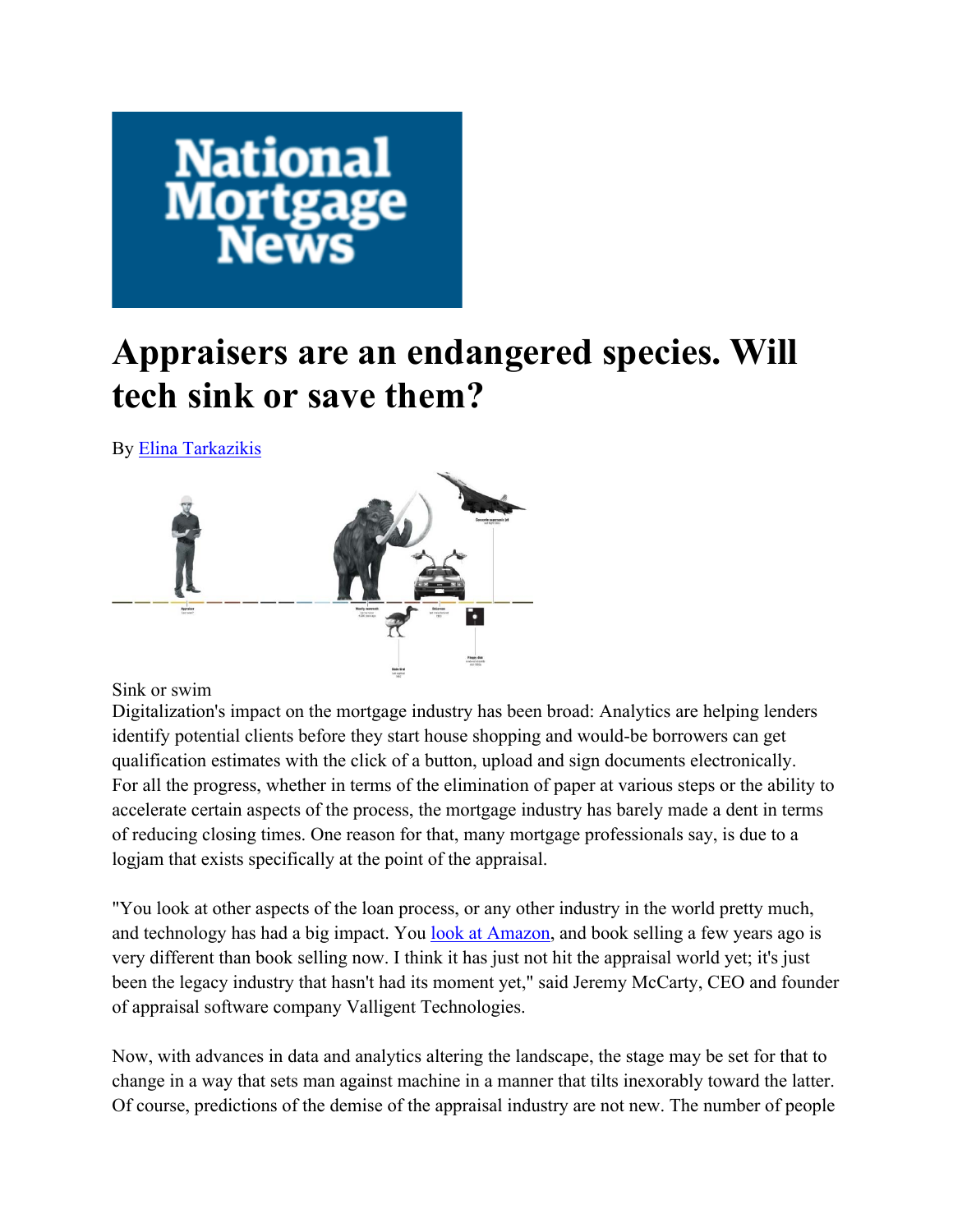employed as appraisers has been declining for years and the role is attracting few new entrants in the workforce, a trend that some see as self-reinforcing.

"I hate to say it but it's almost worse than trying to hire a teller at a bank; it's not the first career choice for most people," said Teresa Blake, managing director of business optimization at KPMG.

"Part of me feels bad that they're not able to bring in the next generation of talent. But the other part of me says what this signals is a generational shift — when all of a sudden people are going to wake up and realize, 'you know what, my profession is dying.' And that's maybe a horrible thing to say. But I think we're going to get to a point where very few properties require an appraisal," she said.

The decline in appraiser ranks only exacerbates the view of the appraisal as a closing-time pain point — with fewer people available to deliver appraisals, delays become more likely.



## A short supply of new talent

### End of an era

So what comes next? Appraisers argue their local market expertise and understanding of the nuances in each home make them imperative to the process. Others are less sure. Some see the evolution of the appraisal function being turned over to systems that apply machine learning in this model, advances in analytics render people largely irrelevant to the process. In other models, technology changes the appraisal process, but human judgment still plays a key role in the outcome.

#

In that second model, what's in store for the market isn't so much an elimination of an industry, but a more hybrid approach, marrying human and technology. This theory suggests the future appraiser looks a little less like a robot, and more like a person sitting at a desk behind a screen.

Regardless of which (if either) path emerges as the dominant one, many agree that something has to give for reasons that have as much to do with demographics as they have to do with efficiency. As noted, generational shifts have put pressure on the business.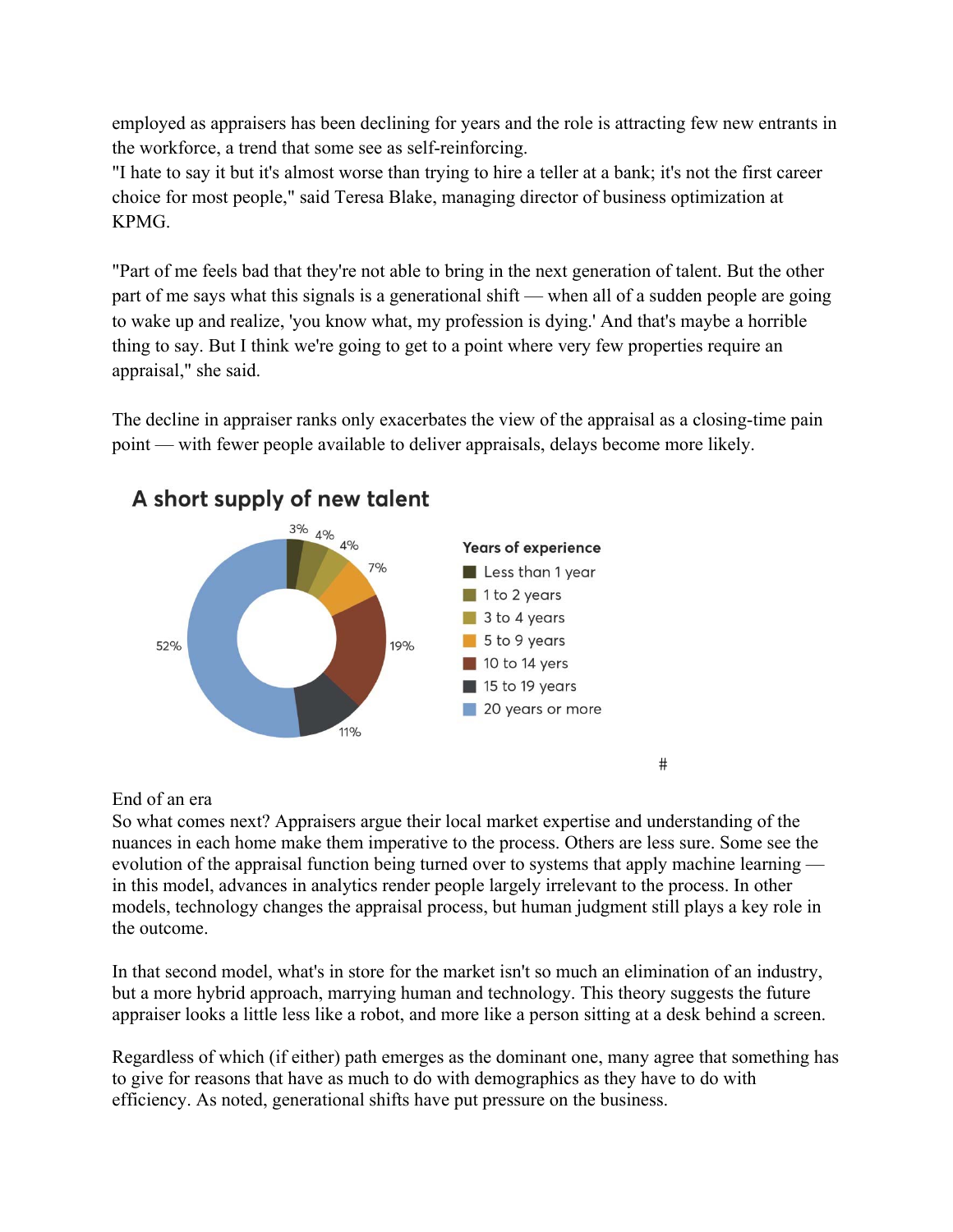In the 10-year period between 2007 and 2017, the volume of licensed appraisals plunged 32.5%, with figures expected to climb down further, according to Valligent data. On average, over half of those appraisers have been in the business for more than 20 years.

This is happening at a time when lenders feel intense pressure to streamline their processes in part — and somewhat ironically — due to a lack of volume. Mortgage lenders want to capture as much volume as possible and to complete that business faster. Customer retention and acquisition remain top of mind, as well as keeping down costs to protect razor-thin margins.

While some go so far as saying the mortgage process has the potential to see closing times fall to just a handful of days, the time to close on a loan hasn't moved much from the average of 40 days reached in April, according to Ellie Mae. And many are pointing fingers at the very manual appraisal process.

"Just getting a time scheduled where the appraiser can get out to the property is a pain. And candidly, it's a pain in the ass. The borrowers get frustrated and then the lenders get frustrated," said Blake.

"It's this vicious cycle — and then the appraisal comes back and the appraiser missed a thirdfloor bedroom or there's a mistake on the report, it has to go back for correction. Nobody likes that. It's this horribly painful practice only to find out the home isn't worth what you thought it was."



## A dwindling population of licensed appraisers

#### Man vs. machine

Any industry as data-driven as appraisal is arguably a prime candidate for digitalization. Automated valuation models already help zero in on a home's worth by assessing a combination of local market factors and property features. By that thinking, a better algorithm could help solve for discrepancies in the variations of appraised values.

"[Fannie Mae] will tell you, if a house sells, they get the data like seven or eight different times. So they know the accurate data of all these homes," said Claudia Mobilia, senior vice president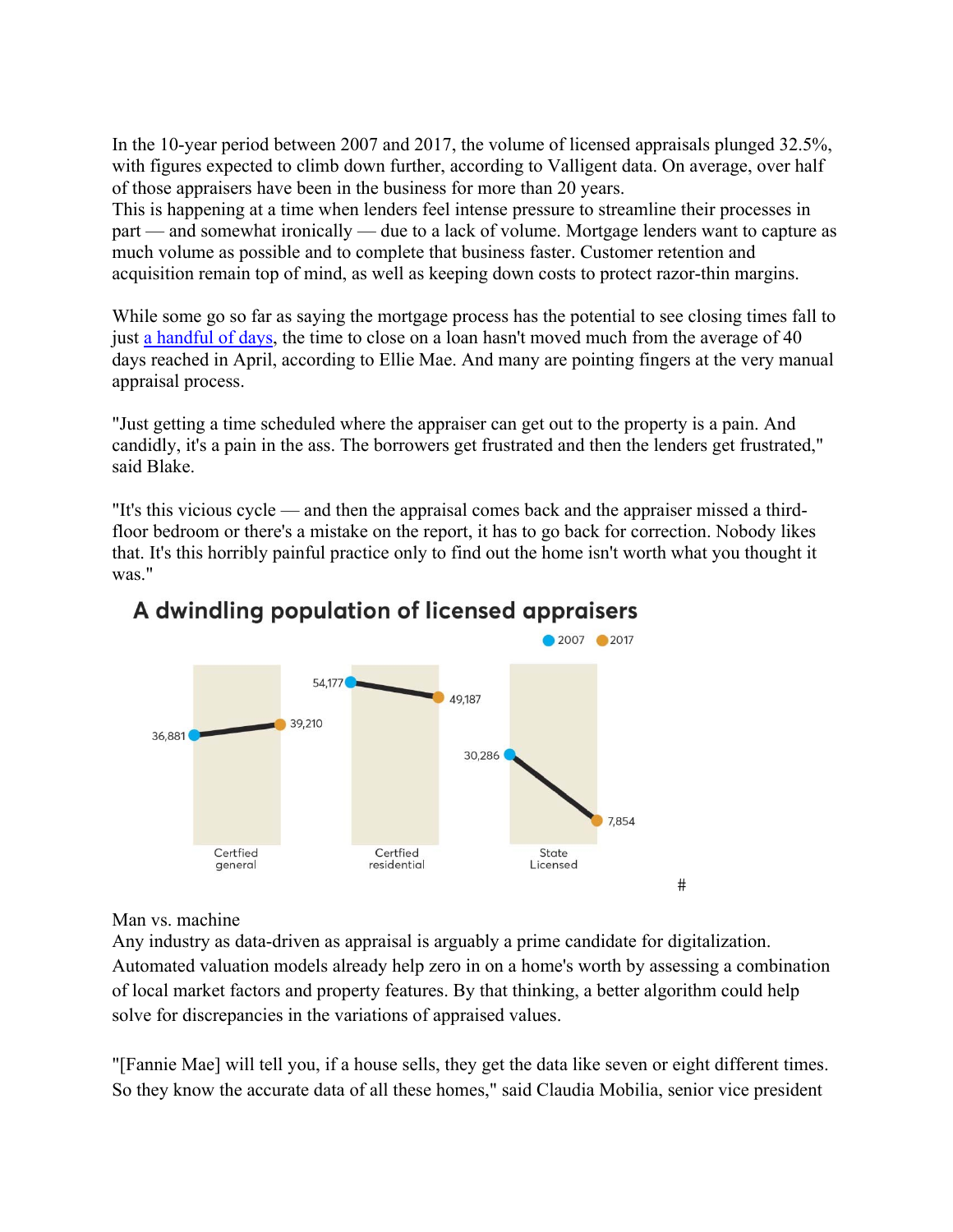of operations at Embrace Home Loans.

"Somebody's going to come out with an automated model that's going to have required property inspection, or maybe the appraisal is going to be done at a desk. I don't think we're going to see appraisers traveling around the marketplace. There's not enough people in the industry to support it anymore."

Appraisers counter that their value lies in their understanding of the market and expertise on components specific to a particular property that data, drone footage and photographs can't capture.

 $#$ 

"When you start to get into more unique types of properties, or properties with lots of different features, rural properties, and so forth, then some of these other real estate products are going to be, maybe not even possible in some cases, so you're absolutely going to need an appraiser," said Appraisal Institute President Steven Wagner.

Others with ties to the appraisal industry acknowledge a lag in the adoption of innovation, but see a path forward where innovation empowers human assessment capabilities.

Anow is an appraisal management software company that helps facilitate scheduling by pinging appraisers within a certain radius of a property to conduct a valuation, not unlike how a ridesharing application might work. It allows users to capture and upload photos and navigate each step of an appraisal through its mobile application. This lends itself to the theory that technology won't so much eliminate appraisers, but evolve and streamline their workflow.

"It's about putting tools in appraisers' hands and making them hyper-efficient. We have an Uberlike experience now where you can order an inspection, you can have someone right away and watch them drive to your door. They use our data collection tools to fill all that out and send it off before they even leave the property," said Anow's CEO, Marty Haldane.

"The difference of that to what exists today is you order an appraisal, wait for an appraisal company to accept it and call the homeowner to schedule it. Show up with pen and paper, go back, write the report, send it off. That's why in many areas we're talking about 10-plus business days to get an appraisal done, and I think that's where we really need to augment appraisers," he continued.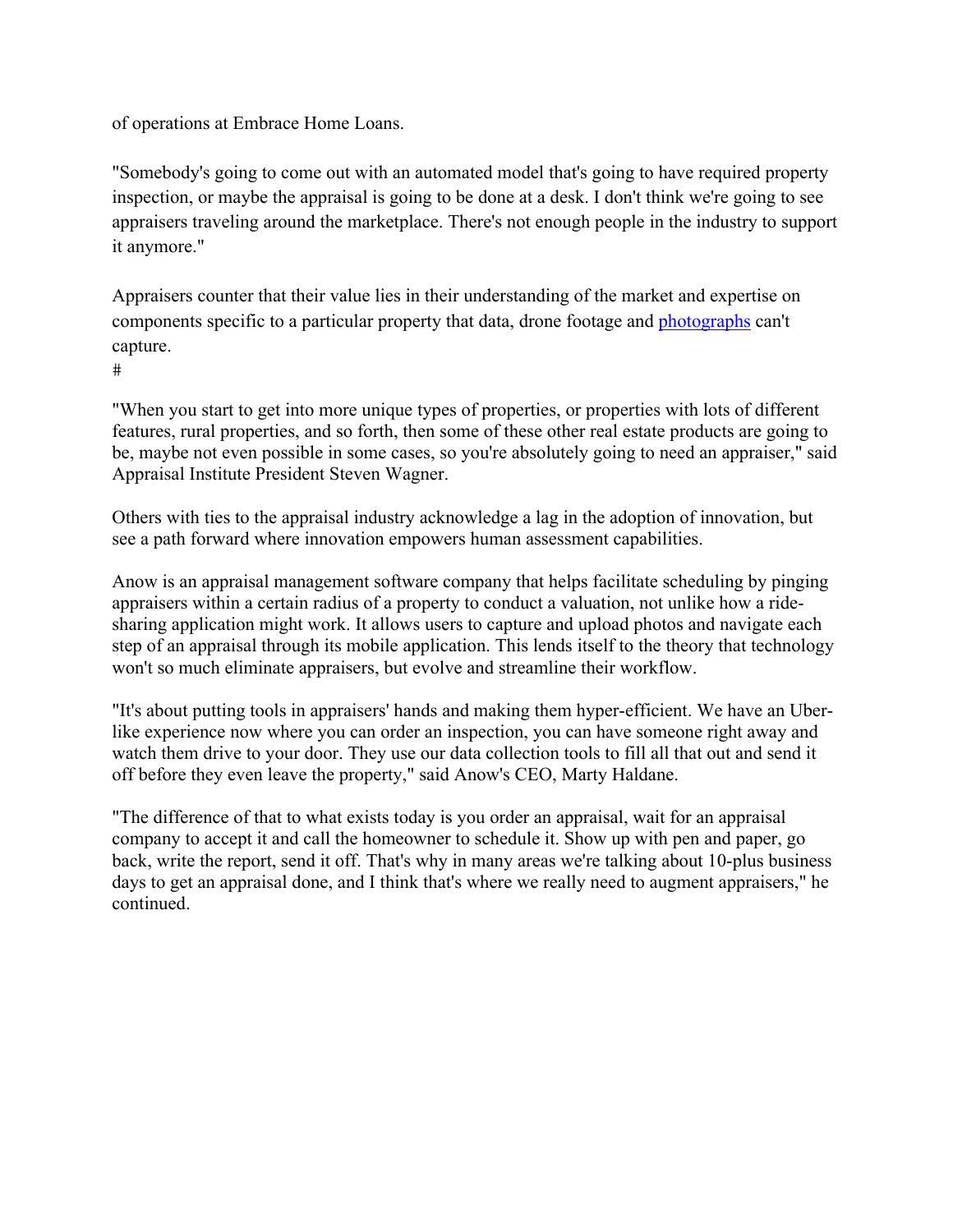

## **Opinions may vary**

#### Room for error

Time is just one consideration at play here. Valligent's McCarty noted that valuations can vary significantly from appraiser to appraiser, given the role of judgment in the process.

 $\#$ 

According to data from Quicken Loans, for example, the gap in April between the home value estimates from appraisers and homeowners took its greatest monthly leap in over four years.

One of the very premises of technologies like machine learning is to solve for such equations. These types of tools learn and develop by dissecting individual scenarios and use that knowledge down the line to solve for trickier circumstances. Technological advances could also solve what Mobilia says is a problem under the current system. Unusual properties in atypical circumstances are more costly to appraise, making them less attractive from a business perspective.

"I think that we're facing this reality that our appraiser pool is a little bit shrinking and people don't really like to appraise non-cookie-cutter houses," said Mobilia. "One of the things we're seeing is when you have a unique property, or you have a rural property, the appraiser fee becomes very high. Now it's outside of the scope of what you would consider a normal fee for that area."

"I actually think that artificial intelligence around these unique properties will provide a better appraisal to the consumer than one appraiser's opinion, because I actually feel like those particular customers, when you're not cookie cutter, there's such a wide variation of how the appraiser interprets that home," said Mobilia. "The customer could end up on the bad side of how an appraiser views their unique scenario."